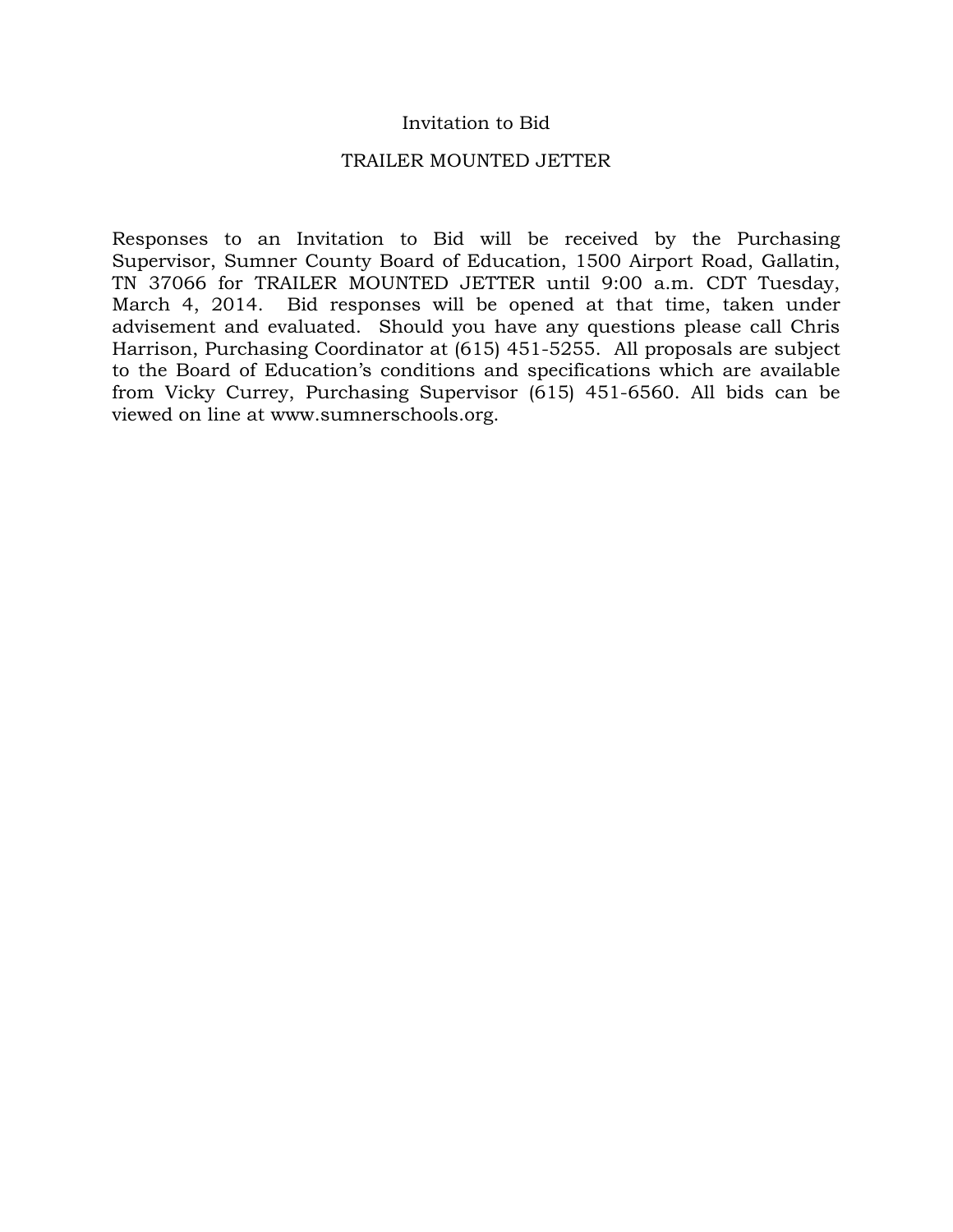# **TRAILER MOUNTED JETTER**

The Sumner County Board of Education, herein known as "School System", is soliciting bids for the purchase of a trailer mounted jetter. The bid is for materials only. Bidders must include cost for delivery to the School System at 1500 Airport Road, Gallatin, TN 37066. All equipment must be new. Prices are to be valid for a period of sixty (60) days from the date of bid opening.

### **Specifications**

- **Mounted to heavy duty trailer**
	- $\triangleright$  Minimum rating of 3,500 lbs. per axel
	- $\triangleright$  Equipped with radial tires
	- $\triangleright$  Equipped with splash guard located at front of trailer
	- $\triangleright$  Equipped with electric brakes
	- $\triangleright$  Equipped with stabilizer jacks
	- $\triangleright$  Equipped with retractable guide arm
	- $\triangleright$  Coated with durable finish for weather protection
- **Engine**
	- $\triangleright$  Minimum of 690cc
	- $\triangleright$  Equipped with electric start
- **Pump**
	- $\triangleright$  Generates a minimum of 2,500 psi
	- $\triangleright$  Generates a water flow of twelve gallons per minute
- **Tank**
	- $\triangleright$  Minimum of 200 gallon capacity

### • **Hose Reels**

\*Mounted at rear of trailer

- $\triangleright$  Jet Hose Reel
	- $\circ$  400 ft. x ½" capacity
	- o Equipped with electric rewind
	- o Equipped with variable speed controller
- $\triangleright$  Supply Hose Reel
	- $\circ$  150 ft. x  $\frac{3}{4}$ " hose
- **Controls**
	- $\triangleright$  Mounted at rear of trailer
	- $\triangleright$  Equipped with remote control panel

\*Equal to or Better than General Pipe Cleaners Model No. JM-2512 Typhoon.

Bidders are required to include cost for ANY and ALL accessories.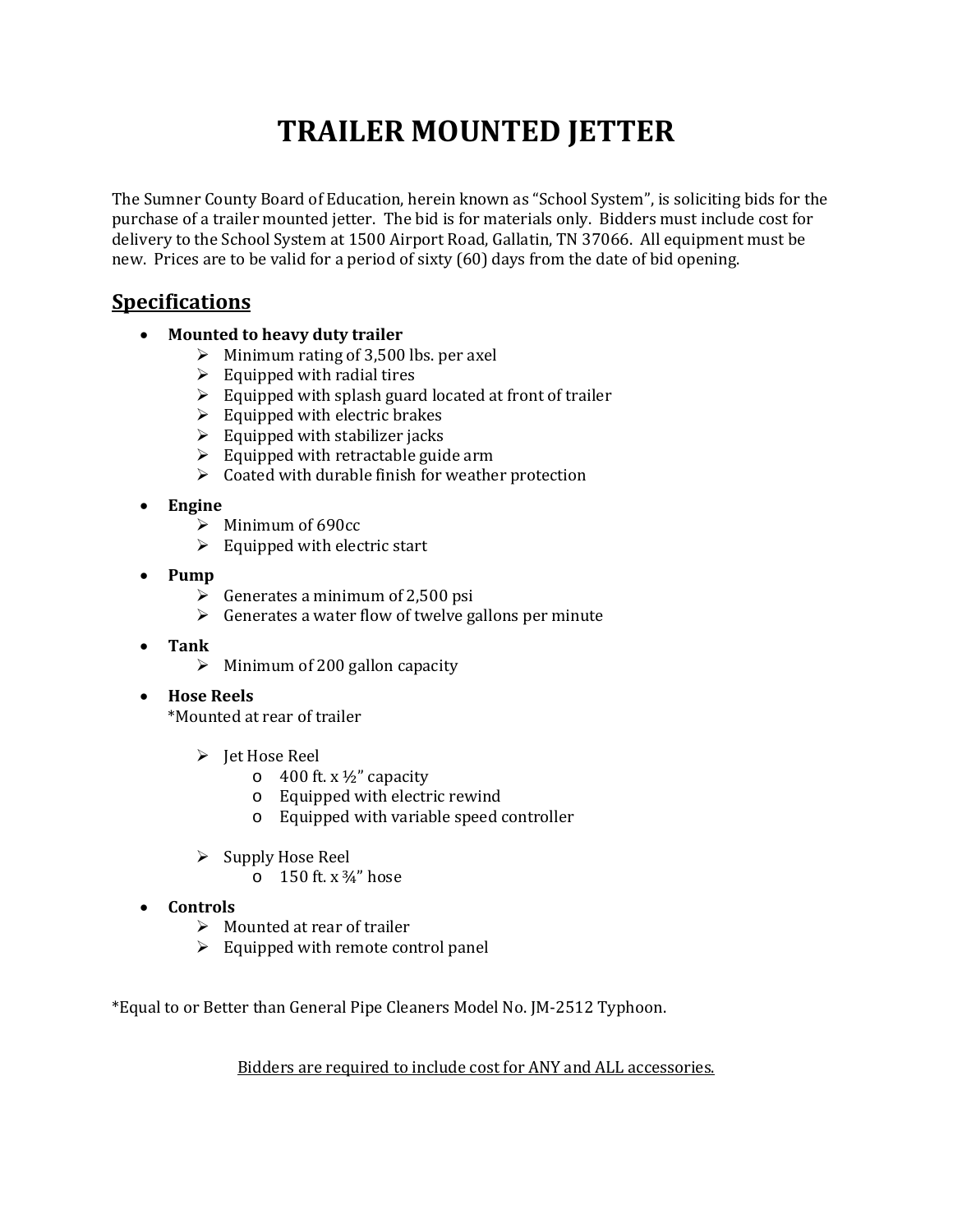## **BID TABULATION**

## **TRAILER MOUNTED JETTER**

\*On a separate page, list accessories with pricing.

AUTHORIZED COMPANY REPRESENTATIVE (Signature)

AUTHORIZED COMPANY REPRESENTATIVE (Printed)

**COMPANY NAME** 

**ADDRESS** 

PHONE

EMAIL

**DATE**